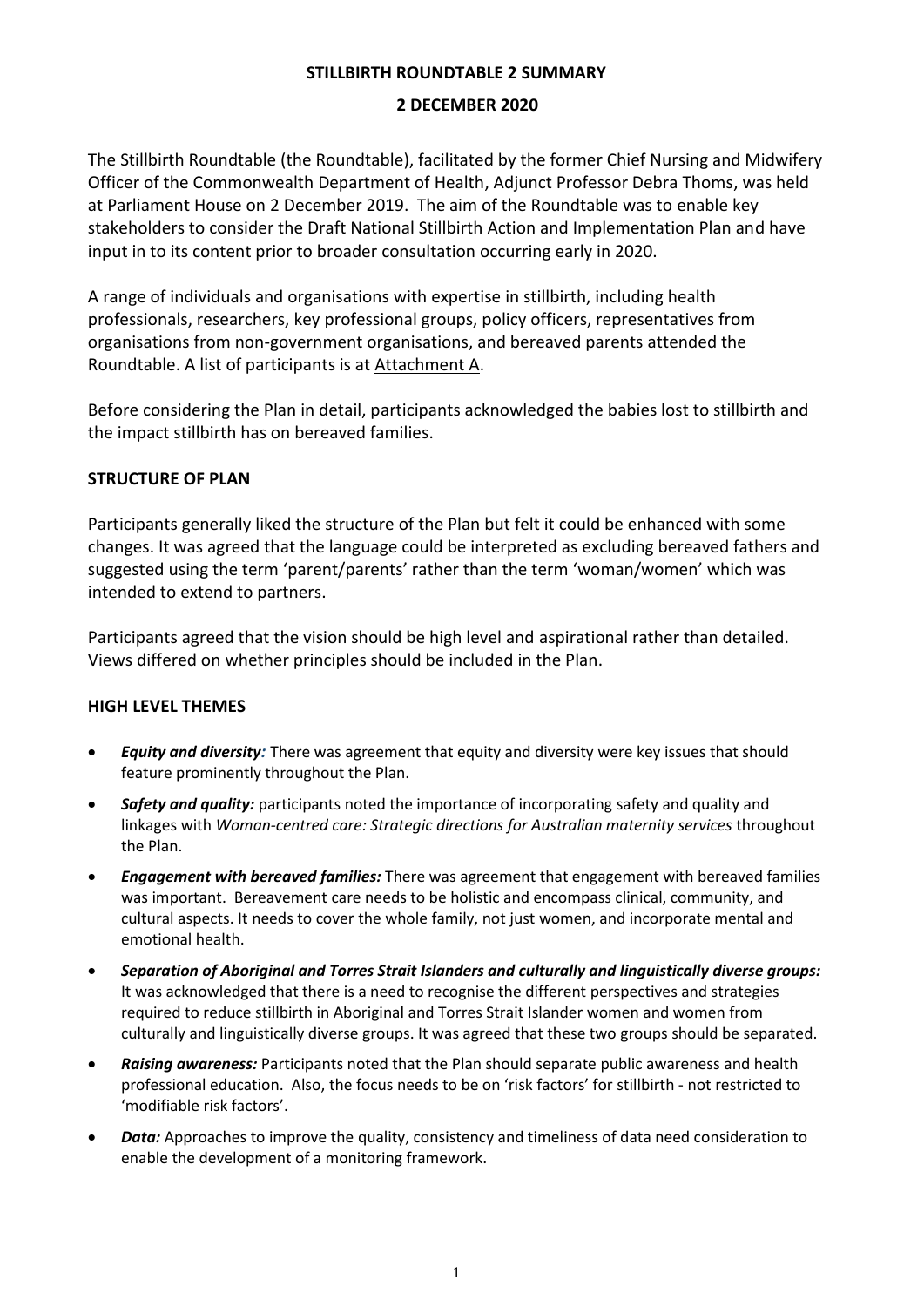# **Participant List**

|     | Organisation                                                                          | Representative                               |
|-----|---------------------------------------------------------------------------------------|----------------------------------------------|
| 1.  | Ampersand Health Science Writing (Technical Writer)                                   | Ms Jenny Ramson                              |
| 2.  | <b>Attorney-General's Department</b>                                                  | Ms Lace Wang                                 |
| 3.  | <b>Attorney-General's Department</b>                                                  | Ms Virginia Jay                              |
| 4.  | <b>Australian College of Midwives</b>                                                 | Dr Megan Cooper                              |
| 5.  | Australian Commission on Safety & Quality in Health Care                              | Ms Gillian Giles                             |
| 6.  | Australian Institute of Health & Welfare                                              | Ms Bernice Cropper                           |
| 7.  | <b>Australian Medical Research Advisory Board (AMRAB)</b>                             | Dr David Abbott                              |
| 8.  | <b>Bereaved Parent Representative</b>                                                 | Mr Andrew McBride                            |
| 9.  | <b>Bereaved Parent Representative</b>                                                 | Ms Samantha Isfahani                         |
| 10. | <b>Burnet Institute</b>                                                               | <b>Professor Caroline Homer</b>              |
| 11. | Congress of Aboriginal & Torres Strait Islander Nurses and<br>Midwives                | Ms Marni Tuala                               |
| 12. | Griffith University, School of Medicine                                               | Professor David Ellwood                      |
| 13. | Mater Research – Centre of Research Excellence in Stillbirth                          | Professor Vicki Flenady                      |
| 14. | Mater Research – Centre of Research Excellence in Stillbirth                          | Ms Deanna Stuart-Butler                      |
| 15. | Multicultural Centre for Women's Health                                               | Dr Adele Murdolo                             |
| 16. | Murdoch University                                                                    | Ms Valerie Ah Chee                           |
| 17. | National Perinatal Epidemiology & Statistics Unit (NPESU),<br><b>UNSW</b>             | Assoc Professor Georgina<br>Chambers         |
| 18. | <b>National Rural Health Alliance</b>                                                 | Dr Gabrielle O'Kane                          |
| 19. | Pillars of Strength                                                                   | Ms Julia Bowen                               |
| 20. | <b>Red Nose</b>                                                                       | Ms Keren Ludski                              |
| 21. | Royal Australian & New Zealand College of Obstetricians &<br>Gynaecologists (RANZCOG) | Dr Sean Seeho                                |
| 22. | Royal Australian & New Zealand College of Radiologists<br>(RANZCR)                    | Ms Melissa Doyle                             |
| 23. | Royal Prince Alfred Hospital                                                          | Dr Adrienne Gordon                           |
| 24. | <b>SANDS</b>                                                                          | Ms Jackie Mead                               |
| 25. | <b>SIDS SA</b>                                                                        | Ms Helen Shaw                                |
| 26. | South Australian Health and Medical Research Centre                                   | <b>Assoc Professor Philippa</b><br>Middleton |
| 27. | <b>Still Aware</b>                                                                    | <b>Assoc Prof Jane Warland</b>               |
| 28. | Stillbirth Foundation of Australia                                                    | Ms Leigh Brezler                             |
| 29. | <b>Telethon Kids Institute</b>                                                        | Prof Carrington Shepherd                     |
| 30. | The Royal College of Pathologists of Australasia                                      | Dr Diane Payton                              |
| 31. | University of Melbourne                                                               | Professor Jeremy Oats                        |